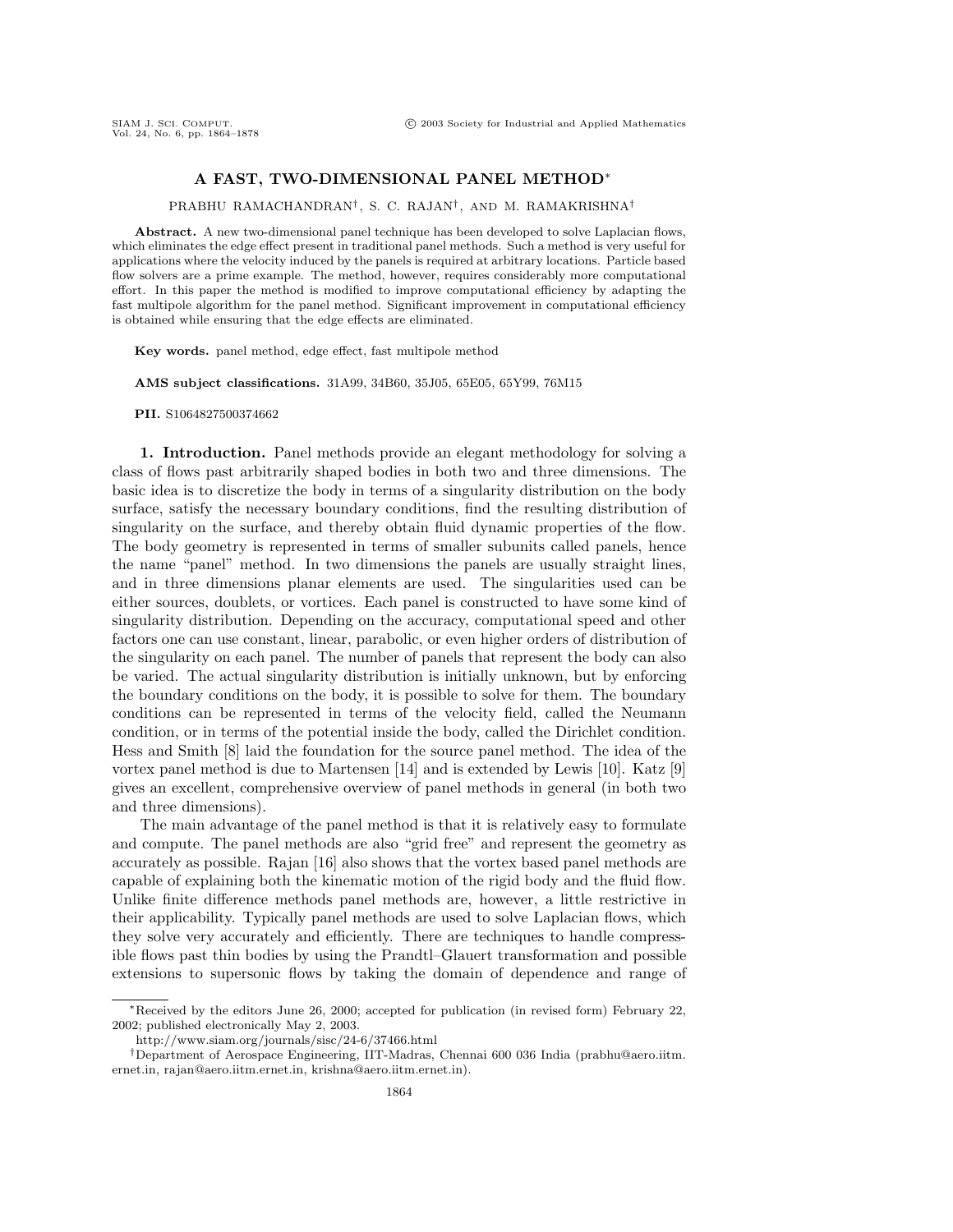influence into consideration. Viscous effects can be included, but only approximately, as the boundary layer. However, for low speed aerodynamics panel methods are an excellent choice. There are also an important class of numerical methods where the accurate solution of Laplace's equations is of great importance, namely the particle based vortex blob methods. These methods are capable of accurately simulating the viscous incompressible flow past arbitrary bodies. They require a fast and accurate velocity evaluation due to the body at a large number of arbitrarily positioned points. In [5, 11, 18, 19, 20] different panel methods are used to compute the velocity field due to the body. [5] and [18] use a parabolic panel method where the geometry of the body is discretized into parabolic segments. Others use linear panel methods. The present work is concerned with panel methods in two-dimensional, incompressible flows.

Traditionally, panel methods have been used to compute aerodynamic loads on bodies moving in a fluid. Finding the velocity at an arbitrary point in the flow is not usually the focus of such a computation. In certain applications such a velocity field is important. Commonly used panel methods have severe problems in determining the velocity field in the vicinity of the panel edges. This problem is called the "edge effect." Ramachandran, Rajan, and Ramakrishna [17] demonstrate for the case of flat panels using any kind of singularity distribution, in two dimensions, that this error increases indefinitely as one approaches the edge of the panel. They also show that this error is due to the discretization of the body geometry in terms of linear panels and provide a means to circumvent this problem by using cubic panels to approximate the body geometry. The equations for such a panel method are also derived. The problem with this methodology is that it becomes computationally more expensive. It can be seen in [5] that the computation of the velocity due to the parabolic panels on the  $N$  vortex blobs is almost half as expensive as the computation of the velocity of the blobs on themselves (which is an  $O(N \log(N))$ ) process). This is so, in spite of the fact that the number of panels is much smaller than the number of blobs. In this work the panel method is accelerated by modifying the adaptive fast multipole method (AFMM) due to Carrier, Greengard, and Rokhlin [4]. The equations for the application of the FMM to this problem are derived. It is possible to apply Anderson's technique [2] directly to the cubic panel method. However, in this study the AFMM has been used. This is because it is relatively easy to adapt any existing AFMM when panels are involved, as in the present case. The work also enables for future comparisons between Anderson's technique [2] and the AFMM [4] as applied to panels.

In the vicinity of the panel the cubic panel method is used and thus the edge effect is dealt with. By doing this it is possible to evaluate the velocity very efficiently without sacrificing accuracy.

In what follows the equations derived in [17] are quickly recapitulated and the accuracy of the method is demonstrated. The AFMM is modified to suit this problem and the equations governing the multipole and local expansions and their corresponding transfer functions are derived. Some useful and simple modifications to the original AFMM that are beneficial to the current problem are proposed. Finally results comparing the original cubic and flat panel methods and the currently developed accelerated panel technique are presented.

**2. The cubic panel method.** In [17] the authors choose the singularity distribution to be a linear distribution of vorticity. For simplicity, the complex number notation is used. For a flat panel (illustrated in Figure 1),  $\gamma$  is the vorticity at any point on a flat panel and  $\gamma_1$  and  $\gamma_2$  are the values of  $\gamma$  at the ends of the panel. The velocity at an arbitrary point  $z$  in the fluid due to a single panel oriented at an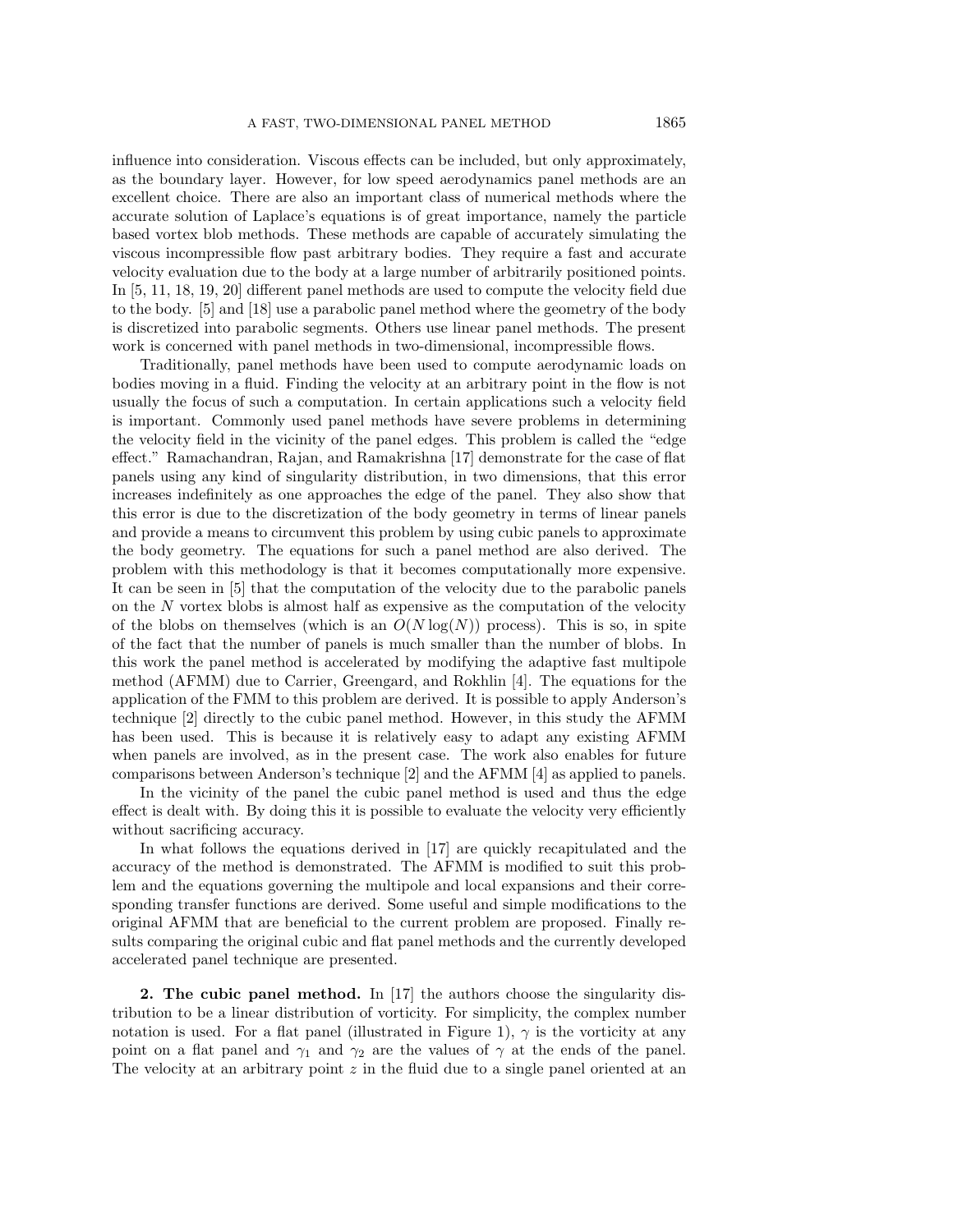

Fig. 1. Sketch of a single flat panel in the complex plane.

arbitrary angle to the x-axis can be easily found as

(2.1)  

$$
V(z) = u - iv
$$

$$
= \frac{-i}{2\pi} \left\{ \gamma_1 \left[ \left( \frac{z'}{l} - 1 \right) \ln \left( \frac{z' - l}{z'} \right) + 1 \right] -\gamma_2 \left[ \frac{z'}{l} \ln \left( \frac{z' - l}{z'} \right) + 1 \right] \right\} e^{-i\theta},
$$

where  $z' = (z - z_1)e^{-i\theta}$ , where  $i = \sqrt{-1}$ .

It is clear from the above equation that the velocity diverges at the end points of the panel. The effect of this singularity is not nullified by any of the adjacent panels due to the linear discretization of the body geometry and the consequent mismatch of slopes of each adjacent panel. The authors in [17] show that this error can be nullified if the body geometry is discretized in terms of cubic panels by matching the slopes of the adjacent panels. The equation for the panel with chord oriented along the  $x$ -axis is assumed to be  $\eta = a_1 \zeta + a_2 \zeta^2 + a_3 \zeta^3$ , where  $\zeta$  and  $\eta$ , respectively, are the x and y coordinates of the panel surface, as shown in Figure 2. The distribution of vorticity is assumed to be linear with respect to the chord of the cubic, namely  $\zeta$ . The vorticity is distributed on the chord in order to keep the integral tractable. The equation for the velocity due to such a panel at a point  $z$  is given as

(2.2) 
$$
V(z') = \frac{k}{2\pi a_3} \int_0^l \frac{(\zeta + \frac{\gamma_1}{k})}{\left(\zeta^3 + \frac{a_2}{a_3}\zeta^2 + \frac{(a_1 - i)}{a_3}\zeta + \frac{iz'}{a_3}\right)} d\zeta,
$$

where  $k = (\gamma_2 - \gamma_1)/l$ . The integral in (2.2) is not straightforward to evaluate. In order to solve it the cubic in the denominator is reduced as follows:

(2.3) 
$$
\zeta^3 + \frac{a_2}{a_3}\zeta^2 + \frac{(a_1 - i)}{a_3}\zeta + \frac{iz'}{a_3} = (\zeta - a)(\zeta - b)(\zeta - c),
$$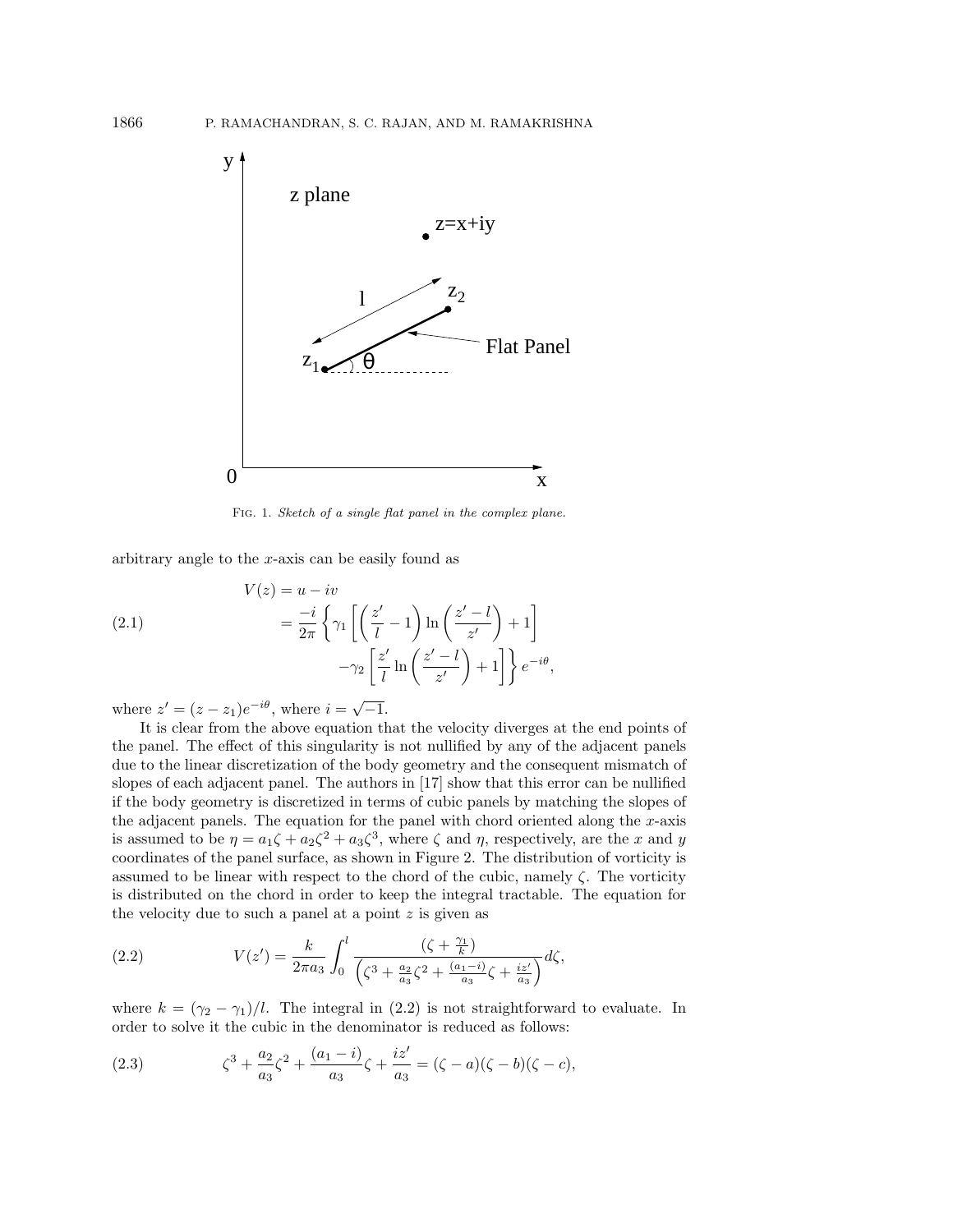

FIG. 2. Sketch of a single cubic panel having a chord length  $l$  in the  $z'$  plane.

where  $a, b$ , and  $c$  are the complex cube roots of the cubic, and these roots can be computed numerically. The numerical procedure is standard and is given in [15]. Given the roots, one can find the velocity field due to the panels by performing the integration using the method of partial fractions. After integration and simplification the velocity due to the cubic panel is obtained as

$$
V(z) = \frac{-\gamma_2}{2\pi a_3 l} \left[ \frac{a \log\left(\frac{a-l}{a}\right)}{(a-c)(a-b)} + \frac{b \log\left(\frac{b-l}{b}\right)}{(b-c)(b-a)} + \frac{c \log\left(\frac{c-l}{c}\right)}{(c-a)(c-b)} \right] e^{-i\theta}
$$
  
(2.4)
$$
-\frac{\gamma_1}{2\pi a_3 l} \left[ \frac{(l-a) \log\left(\frac{a-l}{a}\right)}{(a-c)(a-b)} + \frac{(l-b) \log\left(\frac{b-l}{b}\right)}{(b-c)(b-a)} + \frac{(l-c) \log\left(\frac{c-l}{c}\right)}{(c-a)(c-b)} \right] e^{-i\theta},
$$

 $a_1, a_2$ , and  $a_3$  are the coefficients of the cubic panel representation that depend on the slopes of the panel at each end point and the chord length, l. It must be noted that the cube roots involve z implicitly.  $\theta$  is the angle between the chord of the cubic panel and the x-axis and, as for the linear panel case,  $z' = (z - z_1)e^{-i\theta}$ .

The method produces very accurate results [17] when compared to the linear panel technique and eliminates the edge effect. The error in the computed solution is defined as follows:

(2.5) 
$$
E = \left(\frac{\sum_{i=1}^{N} |v_i - \tilde{v}_i|^2}{\sum_{i=1}^{N} |v_i|^2}\right)^{1/2},
$$

where  $v_i$  is the exact velocity,  $\tilde{v}_i$  is the computed velocity, and N is the number of points over which the error is averaged. The flow past a circular cylinder of unit radius is considered. The exact solution is compared with that obtained by using 200 flat and cubic panels. A ring of about 1000 points at a distance r from the surface of the cylinder is considered and the value of E computed. In Figure 3 plots of the error  $E$  versus  $r$  for both the flat and cubic panel methods are given. As is evident, the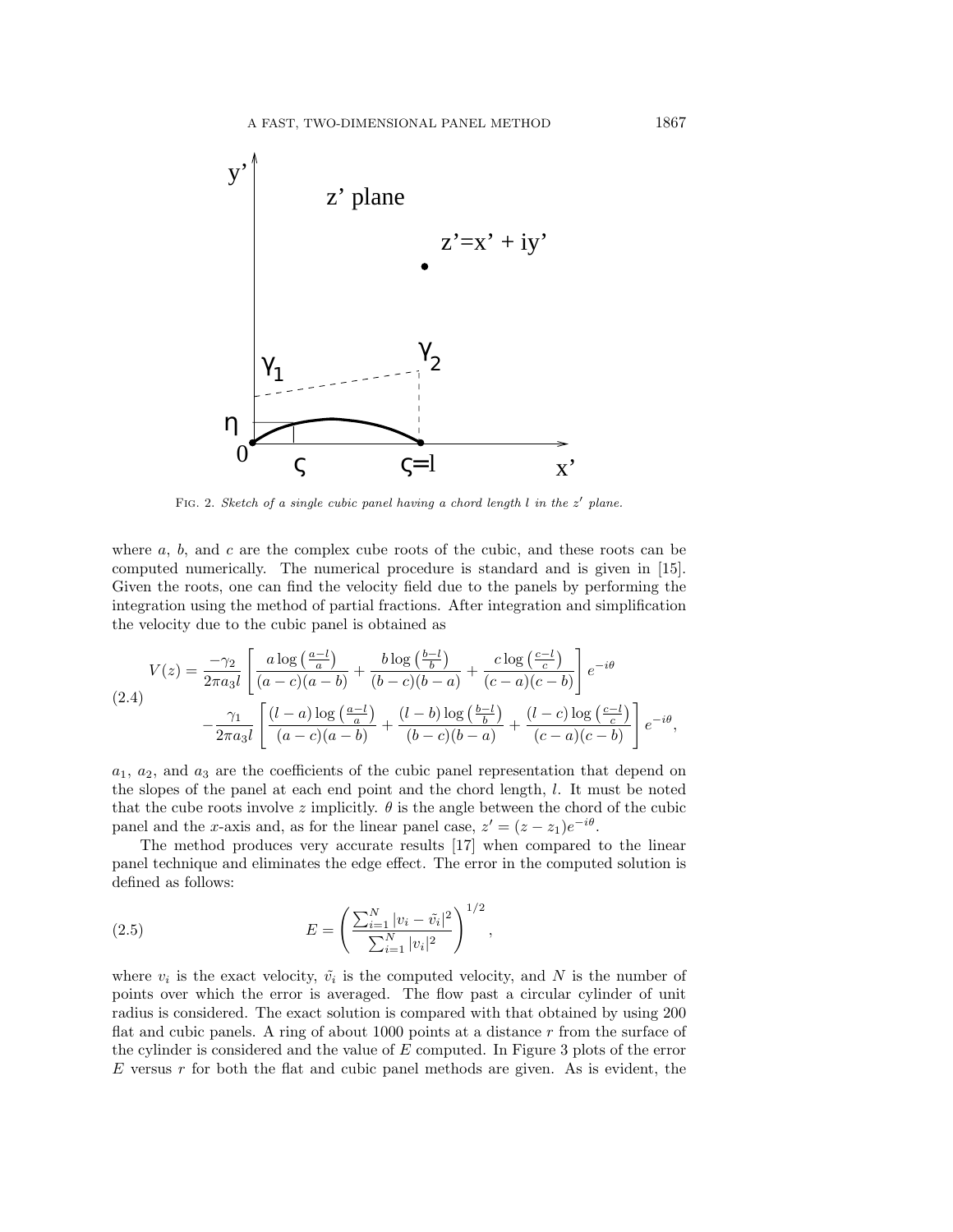

Fig. 3. Comparison of the error E versus distance from the surface of a circular cylinder obtained by using flat and cubic panels. E is computed using (2.5).

cubic panel is at least two orders of magnitude more accurate. Even extremely close to the surface, the error is relatively small. In the case of the flat panels the error is much larger and grows without bound as one approaches the edge of the panels.

The problem with the cubic panel method is that for the evaluation of each velocity, the three roots of a complex cubic equation must be computed. This makes the method computationally expensive. As mentioned earlier, certain computations require the velocity field due to the body at a large number of arbitrarily positions. In a sample computation a set of 10000 points is considered and the velocity due to a 400 paneled circle is computed at each of these points by the flat panel technique and also by the cubic panel method. The cubic panel method is found to be about 4 times slower. There are two possible ways to make this computationally less intensive. The first is to use the cubic panel technique in the vicinity of each panel and then use the linear panel method when one is sufficiently far away from the panel. The notion of "sufficient" clearly depends on the accuracy required. This can at best achieve a speed equal to that of the linear panel method, which is a factor of around four. This is not acceptable. The second is to use an advanced method, like the fast summation techniques, which are used for N body computations.

**3. Fast summation techniques.** N body simulations require one to evaluate the effect of N particles on each other. Since this is an  $O(N^2)$  process, as N becomes very large, the computation becomes prohibitively expensive. There are a large number of methods developed that reduce the computation to either an  $O(N \log(N))$  or an  $O(N)$  process. The basic idea behind all the schemes is to approximate a cluster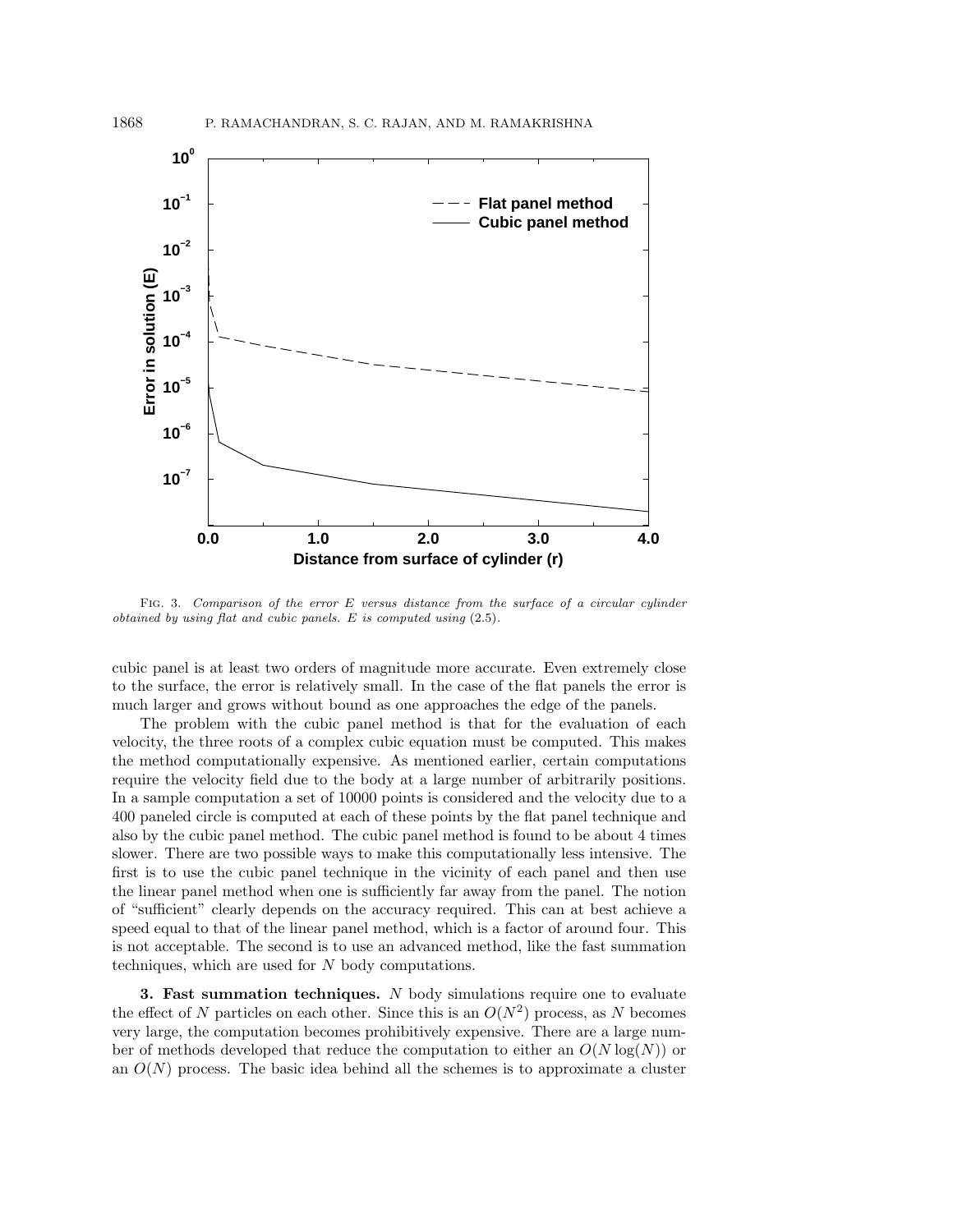of particles that is far away into a single computational entity. Some of the relevant articles are mentioned here. The hierarchical solver [3] for force computations, the particle in cell methods, and the method of local corrections [1] are relatively older techniques. The methods based on multipole expansions due to Greengard and Rokhlin [7] and the adaptive FMM due to Carrier, Greengard, and Rokhlin [4] are probably the most efficient in two dimensions. The adaptation of the FMM using Poisson's formula due to Anderson [2] and the FMM based on the Laurent series due to van Dommelen and Rundensteiner [21] are other FMM based schemes. Lustig, Rastogi, and Wagner [12] detail a technique that modifies and speeds up the FMM by telescoping the multipole method by using Chebyshev economization. The method due to Draghicescu and Draghicescu [6] is based on Taylor expansions. There are recent advances on the method due to Anderson [2] by Makino [13]. In the following work, the FMM due to Carrier, Greengard, and Rokhlin [4] is considered due to its adaptive nature and high efficiency. This method is  $O(N)$  and is highly efficient for arbitrary particle distributions.

The panel method is quite different from the  $N$  body problem in that for twodimensional flows there usually aren't a large number of panels as compared to the typical N body problems. In the case of vortex based flow solvers, the largest number of particles are the vortex blobs and one has to compute the velocity of the panels on these particles efficiently. If there are  $M$  panels and  $N$  particles, the number of computational operations scale as  $O(M*N)$ , which is different from the  $O(N^2)$ operations for the particles themselves, since  $M \ll N$ . However, an AFMM-like technique [4] reduces the  $O(N^2)$  interaction of the vortex blobs among themselves to an  $O(N)$  process. Then the computational time of the panel method can be much larger than the blob velocity computation. In a particular implementation for the vortex blobs it is seen that the time for computation of the velocity of 10000 vortex blobs using the AFMM is anywhere between 4.5 to 16 times (depending on the type of the blob used) less than the time taken to evaluate the velocity of 400 linear panels on the 10000 particles. Hence, the computational efficiency of the panel method needs to be improved. The AFMM appears very attractive for this purpose. There are five important quantities which are to be computable for a cluster of panels, if one is to perform a fast multipole summation. They are

- direct computation of the velocity field:
- evaluation of the multipole expansion about a given center;
- transferring the multipole to a different center;
- conversion of the multipole expansion to a local expansion about a center that converges in a radius around the center;
- transfer the local expansion to another center.

If these operations can be performed, one can use an FMM to greatly speed up the computation. The above operations are performed depending on the distance of the point of evaluation to the location of the cluster of particles. This requires a hierarchical mesh that divides the various regions based on proximity. If the particles are very close to the point of evaluation, then the computation is performed directly. If the particles are sufficiently far away, the multipole representation of those particles are converted in the region of interest to a local expansion and this is evaluated to give a velocity/force/potential field due to the far away particles. Similar operations are performed for intermediate particles. For the actual methodology of the FMM with all the theoretical details the reader is referred to [7] and for the adaptive implementation to [4].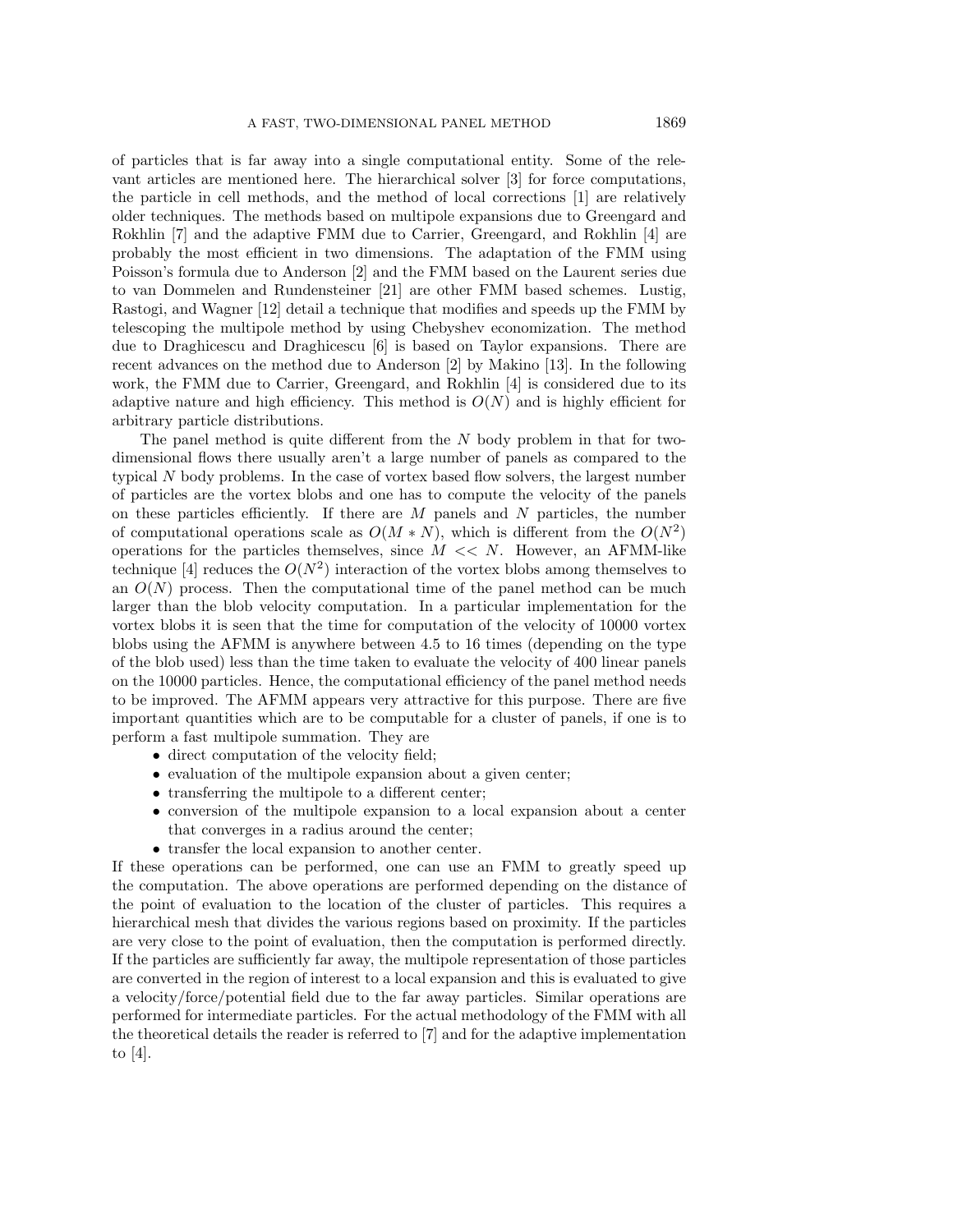## 1870 P. RAMACHANDRAN, S. C. RAJAN, AND M. RAMAKRISHNA

**4. The fast panel method.** The cubic panel equation (2.4) for the velocity due to a single panel is complicated, involving the point z at which the velocity is evaluated implicitly in the form of complex cube roots of (2.3). On the other hand the equation (2.1) due to the linear panels is much easier to handle. This equation will be considered for the AFMM applied to the panel method. The problem with this method is that its accuracy is very poor especially in the vicinity of the edge of the panel. In the present method the edge effect is eliminated by performing the direct velocity evaluation due to a panel by using the cubic panel equation, (2.4).

For the multipole expansion and other expressions, the equation for the velocity due to a linear panel, (2.1), is considered. Upon simplification this reduces to

1

(4.1) 
$$
V(z) = u - iv = \frac{i}{2\pi}A,
$$

where  $A$  is given as

(4.2)  
\n
$$
A = (\gamma_2' - \gamma_1') \left[ \frac{(z - z_2)}{l'} \ln(z - z_2) - \frac{(z - z_1)}{l'} \ln(z - z_1) + \gamma_2' \ln(z - z_2) - \gamma_1' \ln(z - z_1) + (\gamma_2' - \gamma_1'), \right.
$$

where  $\gamma'_2 = \gamma_2 e^{-i\theta}$ ,  $\gamma'_1 = \gamma_1 e^{-i\theta}$ , and  $l' = le^{i\theta}$ . The terms  $z_1$ ,  $z_2$ , and  $\theta$  are as in Figure 1. This form is very elegant from the perspective of the FMM. The multipole expansion and other expressions for the terms of the form  $q_i \ln(z - z_i)$  are already derived by Greengard and Rokhlin [7]. All that is required is to derive similar expressions for the terms of the form  $q_i(z - z_i) \ln(z - z_i)$ . With this, the FMM can be applied to the linear vortex panel method. In the following the required expressions are derived.

A particle of singularity strength q located at  $z_1$  is considered. The "velocity" that it induces at a point  $z$  is given as

(4.3) 
$$
V(z) = q(z - z_1) \ln(z - z_1).
$$

This can be expressed as a multipole expansion about a circle centered at  $z_0$  as follows:

$$
B(z) = q(z - z_1) \ln(z - z_1)
$$
  
=  $q(z - z_0 - (z_1 - z_0)) \left[ \ln(z - z_0) - \sum_{k=1}^{\infty} \frac{1}{k} \left( \frac{z_1 - z_0}{z - z_0} \right)^k \right]$   
=  $q(z - z_0) \left[ \ln(z - z_0) - \sum_{k=1}^{\infty} \frac{1}{k} \left( \frac{z_1 - z_0}{z - z_0} \right)^k \right]$   
-  $q \left[ (z_1 - z_0) \ln(z - z_0) - \sum_{k=1}^{\infty} \frac{(z_1 - z_0)^{k+1}}{k(z - z_0)^k} \right].$ 

If there are m singularities of strength  $q_i$  located at positions  $z_i$  inside a circle of radius R with center  $z_0$ , then the total velocity is found from the above equation as a simple sum of the various singularities, which after some simplification reduces to

(4.4)  
\n
$$
B(z) = \sum_{i=1}^{m} q_i (z - z_i) \ln(z - z_i)
$$
\n
$$
= a_1 + (a_0(z - z_0) - d_0) \ln(z - z_0) + \sum_{k=1}^{\infty} \frac{a_{k+1} - d_k}{(z - z_0)^k},
$$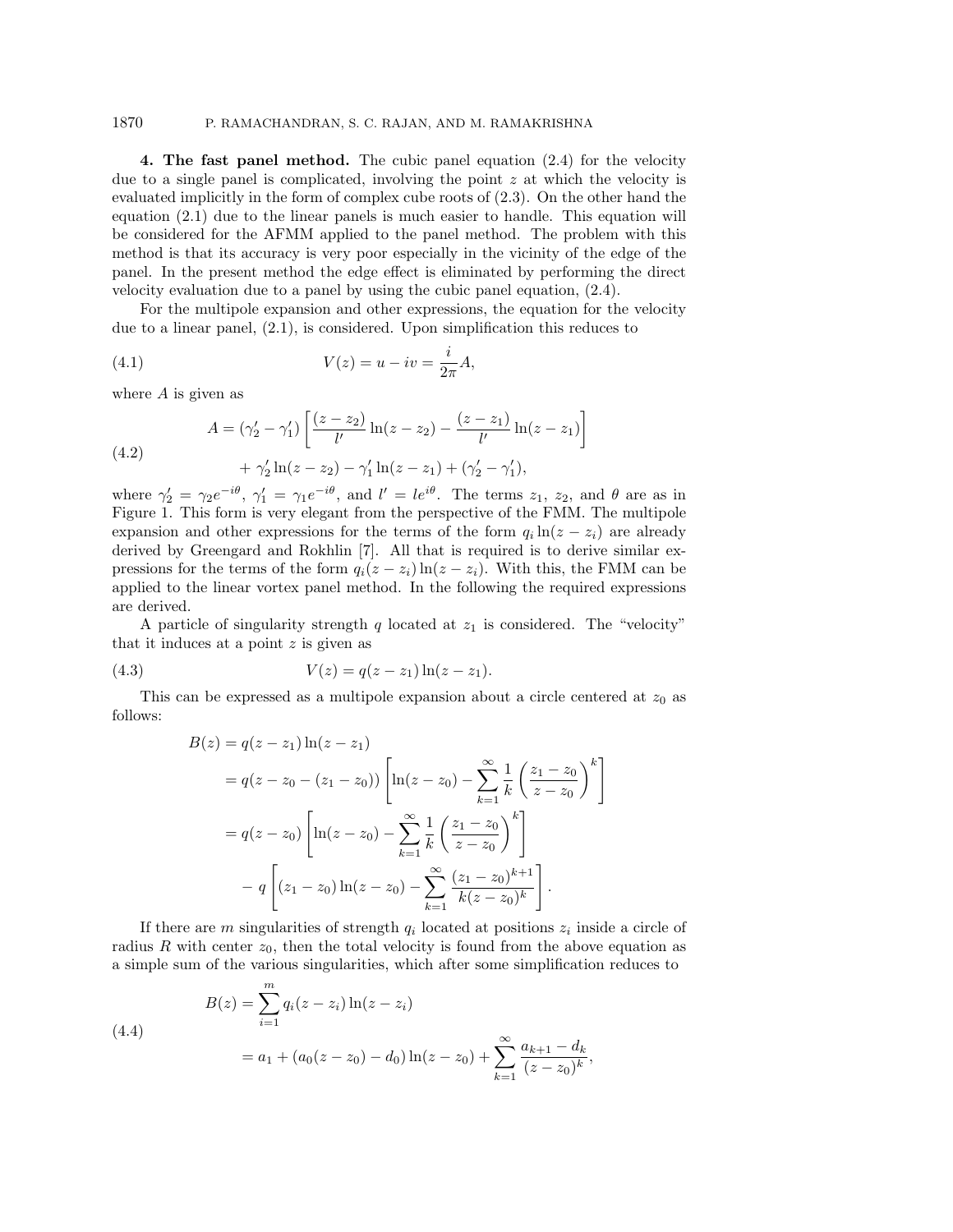where

$$
a_0 = \sum_{i=1}^m q_i, \qquad a_k = \sum_{i=1}^m \frac{-q_i}{k} (z_i - z_0)^k \text{ for } k > 0
$$

and

$$
d_0 = \sum_{i=1}^m q_i (z_i - z_0),
$$
  $d_k = \sum_{i=1}^m \frac{-q_i}{k} (z_i - z_0)^{k+1}$  for  $k > 0$ .

Equation  $(4.4)$  is the multipole expansion for a set of m singularities that have a "velocity" field given by  $(4.3)$  and are located in a circle centered at  $z_0$ .

In order to transfer the multipole expansion about the center  $z_0$  to any other center, (4.4) is expanded to obtain a multipole expansion about the origin, as performed in [4] and [7]. Using this it is easy to generalize the transfer to any center. Hence, expanding (4.4) about the origin and carrying out simplifications results in the following:

(4.5) 
$$
B(z) = a_1 - a_0 z_0 + (a_0 z - a_0 z_0 - d_0) \ln z + \sum_{l=1}^{\infty} \frac{1}{z^l} \left[ \left( \sum_{k=1}^{\infty} z_0^{l-k} \begin{pmatrix} l-1 \\ k-1 \end{pmatrix} (a_{k+1} - d_k) \right) + \frac{z_0^l}{l} \left( \frac{a_0 z_0}{l+1} + d_0 \right) \right].
$$

This expression governs the transfer of the multipole expansion given by (4.4) and is the equivalent to the Lemma 2.3 in [7].

Given a multipole expansion about a center one has to be able to convert it to a local (Taylor) expansion in a circular region of analyticity. Therefore, from (4.4) a power series representation has to be obtained. (4.4) can be split into two parts. The first part given below can be reduced as

$$
a_1 + (a_0(z - z_0) - d_0) \ln(z - z_0) = a_1 - (a_0z_0 + d_0) \ln(-z_0)
$$
  
+  $z \left( a_0 \ln(-z_0) + \frac{1}{z_0} (a_0z_0 + d_0) \right)$   
-  $\sum_{k=2}^{\infty} \frac{1}{k} \left( \frac{z}{z_0} \right)^k \left( \frac{a_0z_0}{k-1} - d_0 \right),$ 

and the second part can be reduced as

$$
(4.7) \qquad \sum_{k=1}^{\infty} \frac{a_{k+1} - d_k}{(z - z_0)^k} = \sum_{k=1}^{\infty} \frac{a_{k+1} - d_k}{z_0^k} (-1)^k + \frac{z}{z_0} \left( \sum_{k=1}^{\infty} \frac{a_{k+1} - d_k}{z_0^k} k(-1)^k \right) + \sum_{l=2}^{\infty} \left( \frac{z}{z_0} \right)^l \left( \sum_{k=1}^{\infty} \frac{a_{k+1} - d_k}{z_0^k} \left( \begin{array}{c} l+k-1\\k-1 \end{array} \right) (-1)^k \right)
$$

The right-hand sides of (4.6) and (4.7) are obtained using the result from Lemma 2.4 in [7]. Combining (4.6) and (4.7) and arranging the terms based on powers of  $z$ , we obtain the following power series:

.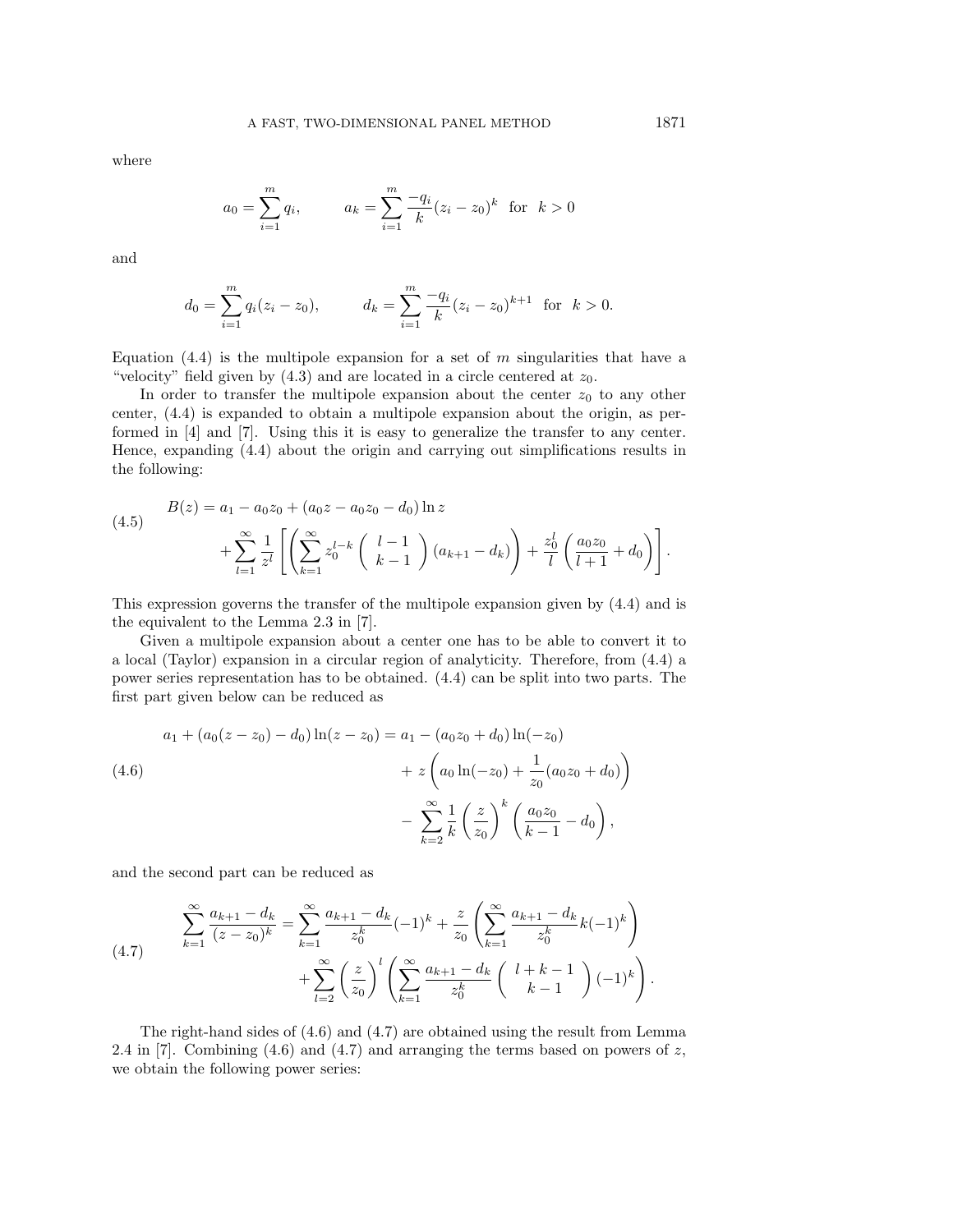1872 P. RAMACHANDRAN, S. C. RAJAN, AND M. RAMAKRISHNA

$$
B(z) = a_1 - (a_0 z_0 + d_0) \ln(-z_0) + \sum_{k=1}^{\infty} \frac{a_{k+1} - d_k}{z_0^k} (-1)^k
$$
  
(4.8) 
$$
+ z \left[ a_0 \ln(-z_0) + \frac{1}{z_0} \left( a_0 z_0 + d_0 + \sum_{k=1}^{\infty} \frac{a_{k+1} - d_k}{z_0^k} k(-1)^k \right) \right] + \sum_{l=2}^{\infty} \left( \frac{z}{z_0} \right)^l \left[ \sum_{k=1}^{\infty} \frac{a_{k+1} - d_k}{z_0^k} \left( \frac{l+k-1}{k-1} \right) (-1)^k - \frac{1}{l} \left( \frac{a_0 z_0}{l-1} - d_0 \right) \right].
$$

This equation corresponds to the final equation in Lemma 2.4 in [7]. The first term is a constant, the second is linear in  $z$ , and the third term includes all the higher powers of z.

The last equation needed for the FMM is the expression that transfers the Taylor's series about a center  $z_0$  to that about any other center. Since this is nothing but a transfer of a generic Taylor's series, Lemma 2.5 in [7] is applicable here and is reproduced below:

(4.9) 
$$
\sum_{k=0}^{n} a_k (z - z_0)^k = \sum_{l=0}^{n} z^l \sum_{k=l}^{n} a_k {k \choose l} (-z_0)^{k-l}
$$

With  $(4.4)$ ,  $(4.5)$ ,  $(4.8)$ , and  $(4.9)$  the FMM can be used for a singularity that has a velocity field expressed by (4.3). The reference [7] contains the corresponding expressions for a singularity that behaves as  $q_i \ln(z - z_i)$ . Combining their results with the ones derived above, it is possible to use the FMM for the velocity due to a panel that has a linear geometry.

It can be seen from  $(4.1)$  and  $(4.2)$  that the velocity field due to the panels can be represented as the sum of a set of singularities that are of the form  $z \ln z$  and  $\ln z$  that are placed at the end points,  $z_1$  and  $z_2$ , of the panels. There are two singularities of strength  $(\gamma_2' - \gamma_1')/l'$  and  $(\gamma_1' - \gamma_2')/l'$  of the form  $z \ln z$ , and two more singularities of the form  $\ln z$  with strengths  $\gamma'_2$  and  $-\gamma'_1$  placed, respectively, at the ends of the panel,  $z_2$  and  $z_1$ . Hence for a single panel, it can be easily shown that

$$
(4.10a) \t\t\t a_0 = 0,
$$

(4.10b) 
$$
a_k = \frac{-(\gamma'_2 - \gamma'_1)}{kl'} \left( (z_2 - z_0)^k - (z_1 - z_0)^k \right),
$$

$$
(4.10c) \t\t d_0 = 0,
$$

(4.10d) 
$$
d_k = \frac{1}{k} \left[ \frac{(\gamma_1' - \gamma_2')}{l'} \left( (z_2 - z_0)^{k+1} - (z_1 - z_0)^{k+1} \right) \right]
$$

$$
+\gamma_2'(z_2-z_0)^k-\gamma_1'(z_1-z_0)^k\bigg],
$$

(4.10e) 
$$
a_{k+1} - d_k = \frac{1}{k} \left[ \frac{(\gamma_2' - \gamma_1')}{l'(k+1)} \left( (z_2 - z_0)^{k+1} - (z_1 - z_0)^{k+1} \right) - \gamma_2'(z_2 - z_0)^k + \gamma_1'(z_1 - z_0)^k \right],
$$

where  $k > 0$ . Since  $a_0$  and  $d_0$  are zero for a single panel, (4.4), (4.5), and (4.8) simplify greatly. It is now possible to use the FMM for any number of panels by adding to the above coefficients, (4.10), the effect of each panel and substituting the result in (4.4), (4.5), (4.8), and (4.9). In order to numerically solve this, the series expansions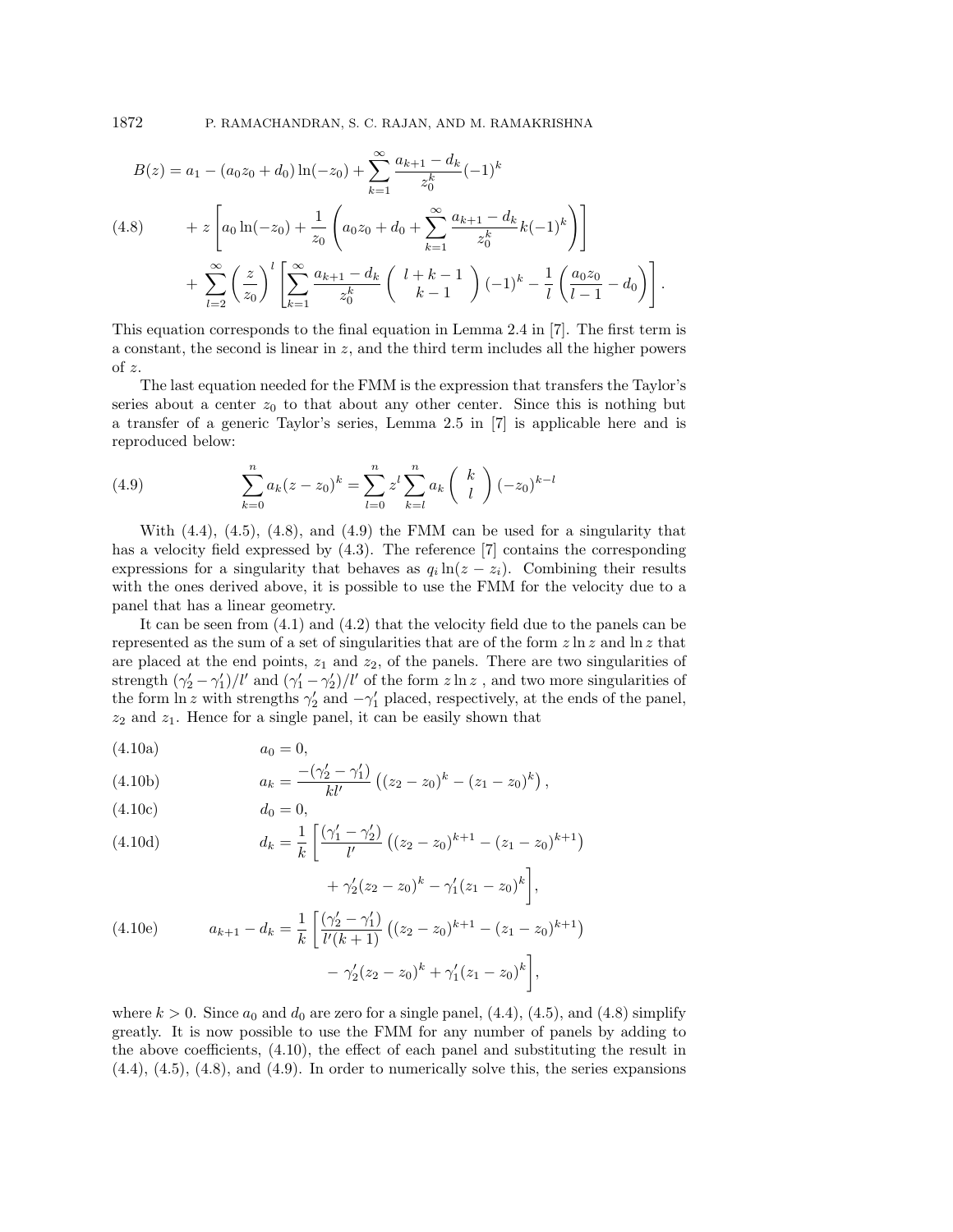

Fig. 4. Sketch of the colleagues of cell b for an arbitrary distribution of particles. All cells marked c are the colleagues.

for the multipole method need to be truncated up to some order  $p$  depending on the accuracy desired. In [4], given an accuracy  $\epsilon$ , the number of terms to be considered in the multipole expansion is given as  $p = \ln_2 \epsilon$ . Since there is a multiplicative factor of z in the case of a panel, for the same accuracy to be obtained,  $p$  must be chosen as  $p = 1 + \ln_2 \epsilon$ .

**5. Numerical implementation.** Carrier, Greengard, and Rokhlin [4] provide most of the important details in order to implement the AFMM. They prove the accuracy of the method and also show that the method is  $O(N)$ . In the numerical implementation of the AFMM, the first and most important step is to create a hierarchical mesh that contains all the panels and particles. This is done by using a quad tree structure. The domain is split up into cells that contain the particles and panels. Depending on the number of particles and panels in a particular cell, it may be split into four daughter cells. An unsplit cell is called a childless or leaf cell. A split cell is either called a parent or a branch. The cell splitting can also be controlled by the size of the cell. It is useful to define two kinds of particles in a FMM. Particles that are responsible for a force, velocity, or potential are called causes. Particles that are influenced by these "causes" are called *effects*. Ordinarily,  $N$  body problems involve the causes alone. In the case of the panel method applied to certain problems like vortex based flow solvers the number of causes is less (small number of panels) and the number of effects is very large. This must be carefully handled.

A simple method is proposed to handle different number of cause and effect elements efficiently. The first cell, which contains all the particles and panels, is defined to be at the level 0. If a cell is at level l cells of the next level  $l + 1$  are obtained by splitting it into four daughter cells. Consider a cell  $b$  at a level  $l$ . The colleagues of cell b are defined as all the cells at the same level  $l$  that share either a side or corner with the cell  $b$ . This is illustrated in Figure 4.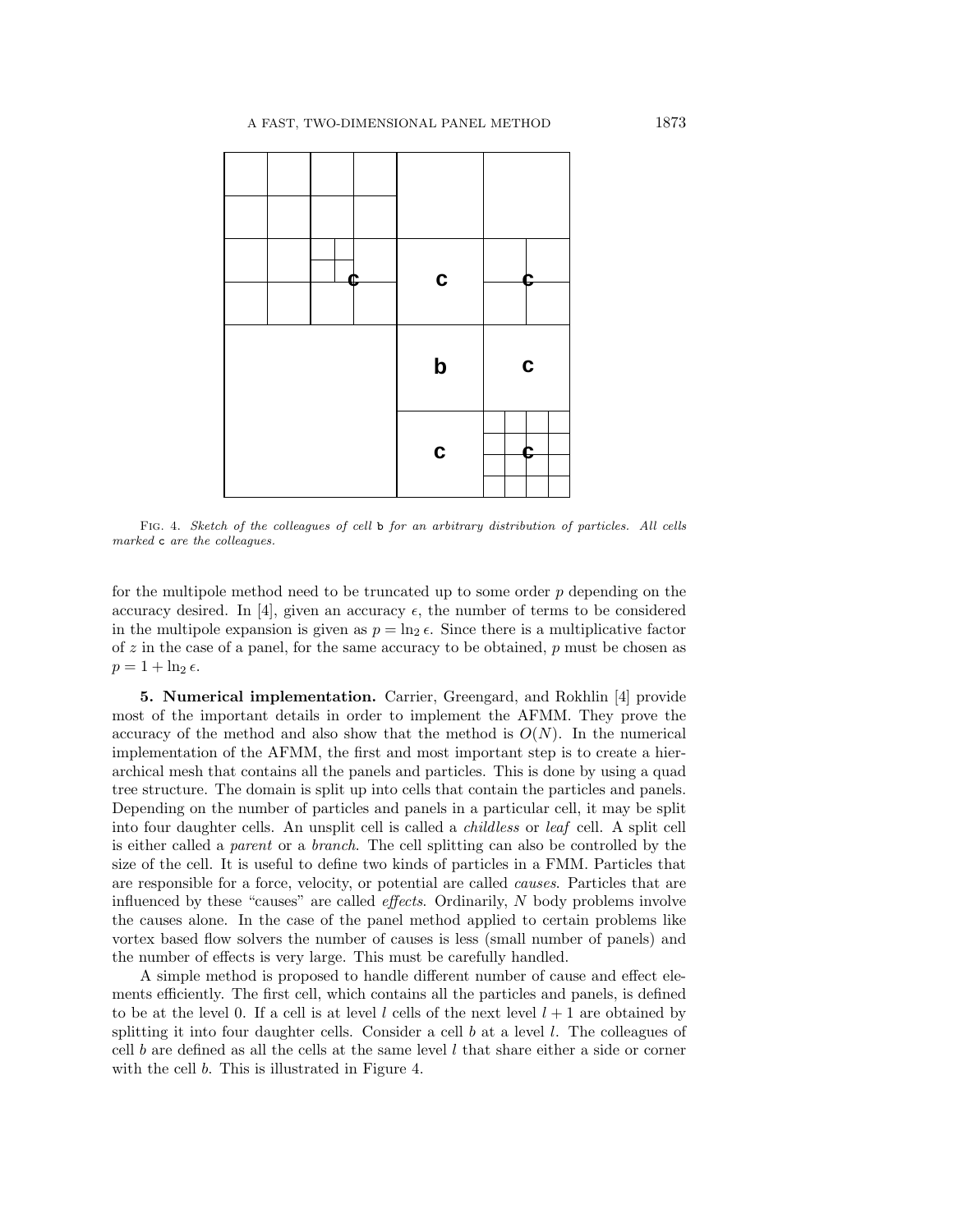In order to handle both causes and effects efficiently, the decision to split the cell is handled as per the following pseudocode. Here n\_cause, n\_effect are the number of cause or effect particles in the particular cell and max\_cause, max\_effect are the maximum allowed number of the particle type per cell. The lines with a # are comments.

```
if (cell.n_cause > max_cause) and (cell.n_effect > max_effect):
        Split the cell into daughter cells.
else if (cell.n_cause <= max_cause) and (cell.n_effect <= max_effect):
        # No need to split the cell: it has too few particles
       Store the cell as a leaf/childless cell.
else if (cell.n_cause > max_cause):
       for each colleague of cell:
                if (colleague.n_effect > max_effect):
                        Split the cell into daughter cells
                        break
        if cell is not split:
                Store the cell as a leaf/childless cell.
else:
       for each collegue of cell:
                if (collegue.n_cause > max_cause):
                        Split the cell into daughter cells.
                        break.
        if cell is not split:
                Store the cell as a leaf/childless cell.
```
The reasoning behind the algorithm is as follows.

- 1. If there are a large number of causes and effects in a cell, it would be inefficient to perform a direct computation. Therefore, the cell needs to be split into daughter cells.
- 2. If there are very small number causes and effects in the cell, then it is faster to perform the computation on the cell directly. Therefore, the cell should be left alone and stored as a leaf/childless cell.
- 3. If there are a large number of cause elements but small number of effects in the cell, b, then the decision to split the cell depends on the nature of its colleagues. If any of the colleagues,  $c$ , of cell  $b$  have a large number of effects, then b should be split. This will reduce the number of direct computations that have to be performed between the cell  $b$  and  $c$ . If there are no such colleague cells, then the cell  $b$  can be stored as a leaf/childless cell.
- 4. Similarly, if there are a large number of effect elements but small number of causes in the cell  $b$ , then it should be split if any of its colleagues  $c$ , have a large number of causes. If there are no such colleague cells, then the cell b can be stored as a leaf/childless cell.

By splitting the cells based on the above it is possible to efficiently handle all the different cases where there are varying numbers of cause and effect particles. Apart from the cell splitting, the rest of the algorithm closely resembles the original AFMM [4] due to Carrier, Greengard, and Rokhlin. The only difference is that small changes are made in the algorithm to accommodate the passive "effect" particles.

**6. Results.** The theoretical and algorithmic details have been presented above and it remains to be seen if the resulting method does indeed improve the computational efficiency. The case of flow past a circular cylinder, centered at the origin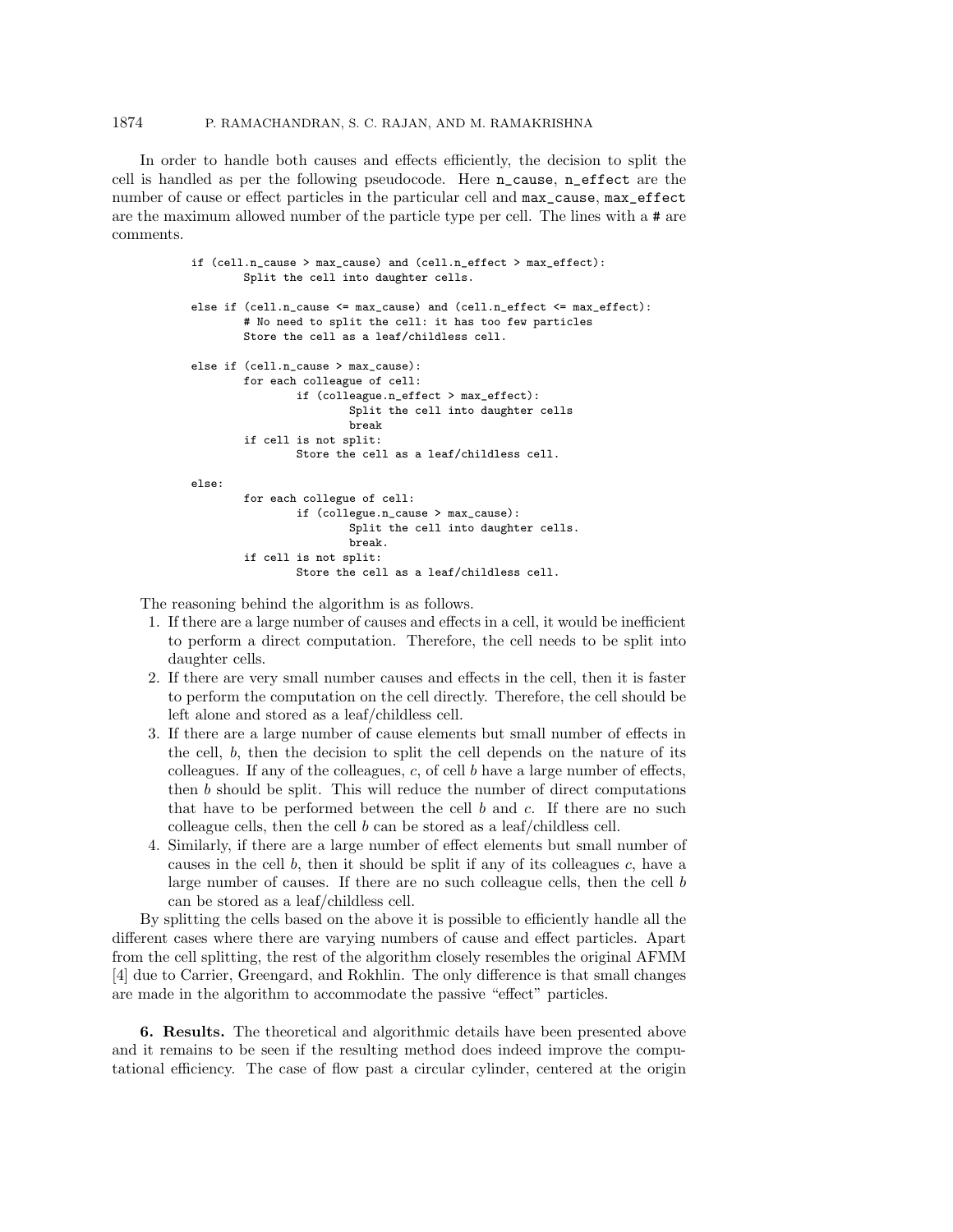

Fig. 5. Hierarchical mesh for the flow past a circular cylinder with 400 panels and 10000 passive particles for the case 1.

TABLE  $6.1$ Comparison of times for cubic, flat, and fast panel methods.

| Time taken (seconds)   | Cubic panel | Flat panel | Fast panel method |
|------------------------|-------------|------------|-------------------|
| Case 1                 | 43.88       | 11.18      | 0.42              |
| Case $2$ (wake region) | 43.53       | 10.95      | 0.12              |

with a radius of 1 unit, with 400 panels is considered. A set of 10000 uniformly spaced particles in a square region is considered. The coordinates of two diagonally opposite corners of the region are  $(-2.0, -2.0)$  and  $(2.0, 2.0)$ . This is called Case 1. The velocity at each of these 10000 points is computed using the cubic panel method, the linear panel method, and finally the presently developed fast summation technique. The velocity of the panels on themselves is not computed. In the above computation the accuracy for the FMM is chosen as  $\epsilon = 10^{-6}$  and the max\_cause and max\_effect are chosen as 7 panels and particles, respectively. The corresponding hierarchical mesh is shown in Figure 5. As is evident from Table 6.1 the fast panel method increases the speed by a significant amount. There is a 100 fold increase as compared to the cubic method and a 26 fold increase as compared to the traditional flat panel method. It is significant to note that if the domain of interest (the region where the particles are distributed) is further away from the body, a much greater increase is seen. To demonstrate this a square region between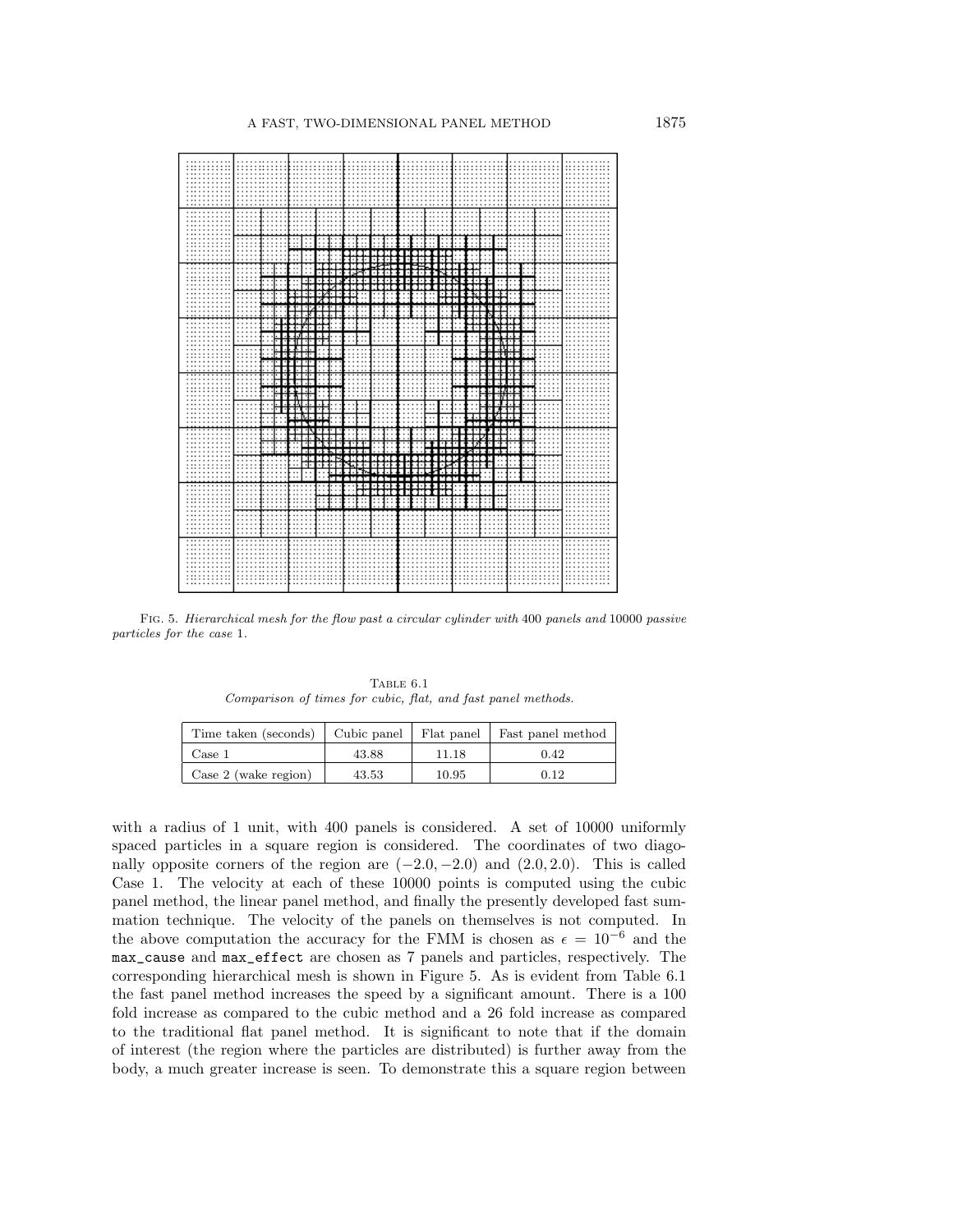

Fig. 6. Hierarchical mesh for the flow past a circular cylinder with 400 panels and 10000 passive particles for case 2.

 $(1.0, -1.0)$  and  $(3.0, 1.0)$  with 10000 uniformly spaced points (case 2), is considered. This region is in the wake of the cylinder. For case 2 the results are again shown in Table 6.1. The corresponding mesh is shown in Figure 6. It is clear from Figure 6 that the refinement of the mesh becomes finer as the particles get closer to the body and coarser as the particles move away from the body. From the results it can be observed that as one moves away from the body the computation becomes more efficient (in this case by a factor of 3.5). There is certain to be an upper limit of efficiency gained for a given computation but as is evident from the above results, more than two orders of magnitude in speed increase are achievable. The parameters max\_cause and max\_effect have to be chosen carefully. The minimum cell size must also be chosen carefully and in this case the minimum length of a cell is two panel lengths.

The fast panel technique has very significant advantages from the perspective of computational efficiency. In the following, the accuracy of the method is compared to that of the cubic panel technique. The flow past a cylinder is used as a benchmark. (2.5) is used to compute the error on a ring away from the cylinder. The ring is made up of around 1000 particles. 200 panels are used for the cylinder. Figure 7 plots the variation of the error,  $E$ , versus the distance of the ring from the surface the cylinder, r. The computation was performed using a maximum of 7 panels or particles per cell. The fast panel method is more accurate than the flat panel technique because (a) the cubic panel method is used to compute the strengths on the panel and (b) in the vicinity of the panels the cubic panel method is used to find the velocity. Figure 8 plots the error  $E$  for different values of the max\_cause parameter, which determines the maximum number of panels allowed per cell. The larger this parameter the larger the number of panels that are used to perform the direct computation. From the figure it is evident that there is a lower bound for the error in the case of the fast panel technique. Though increasing max\_cause reduces the error in the vicinity of the cylinder there is no significant gain away from the body. On the other hand, increasing max\_cause increases the computational time. Therefore the parameter must be chosen carefully depending on the accuracy required.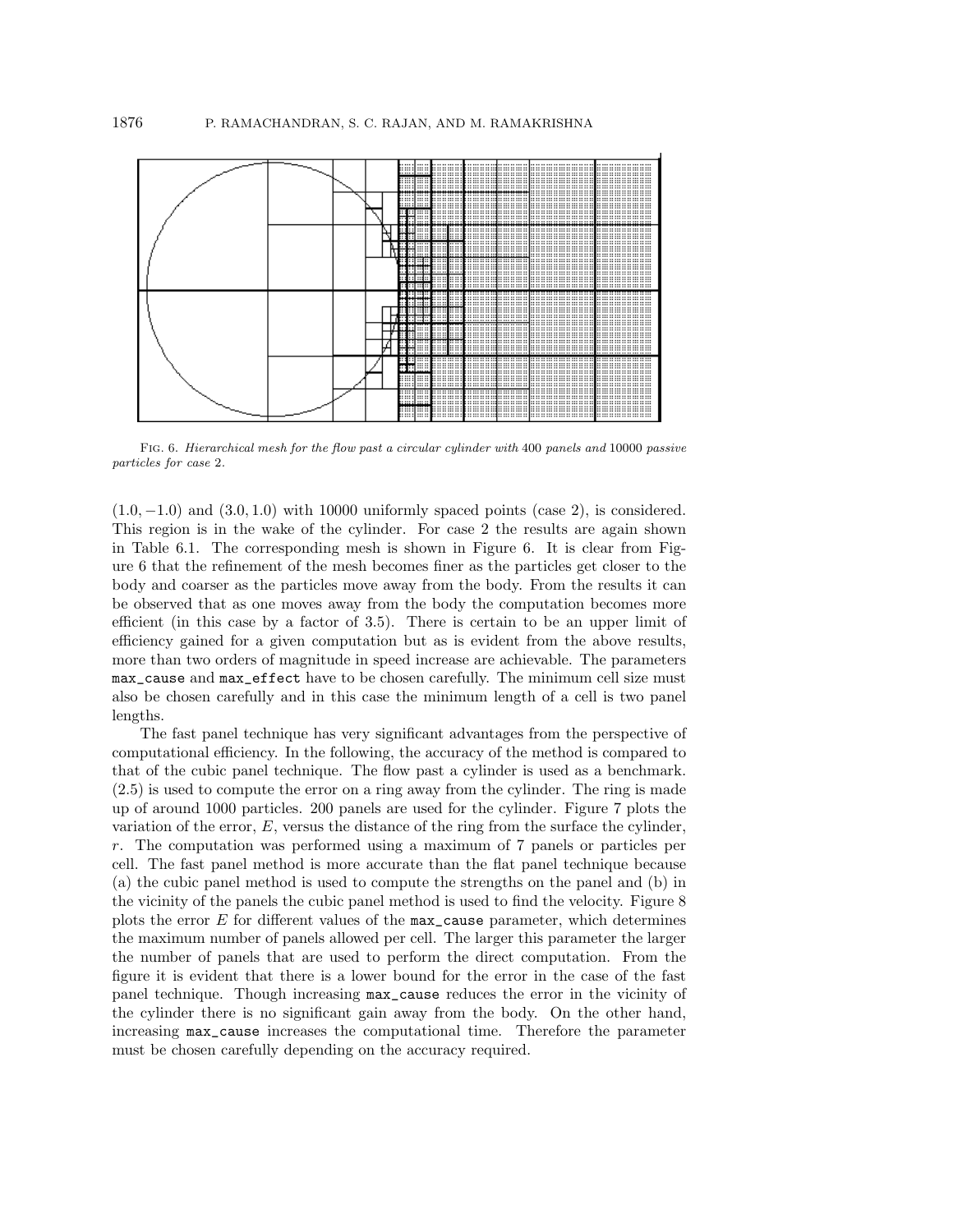

Fig. 7. Comparison of the error E versus distance from the surface of a circular body obtained by using the fast panel method, the flat panel method, and the cubic panel method. E is computed using (2.5).



FIG. 8. Comparison of the error E versus distance from the surface of a circular body obtained by using different max cause parameters as compared to using only cubic panels.